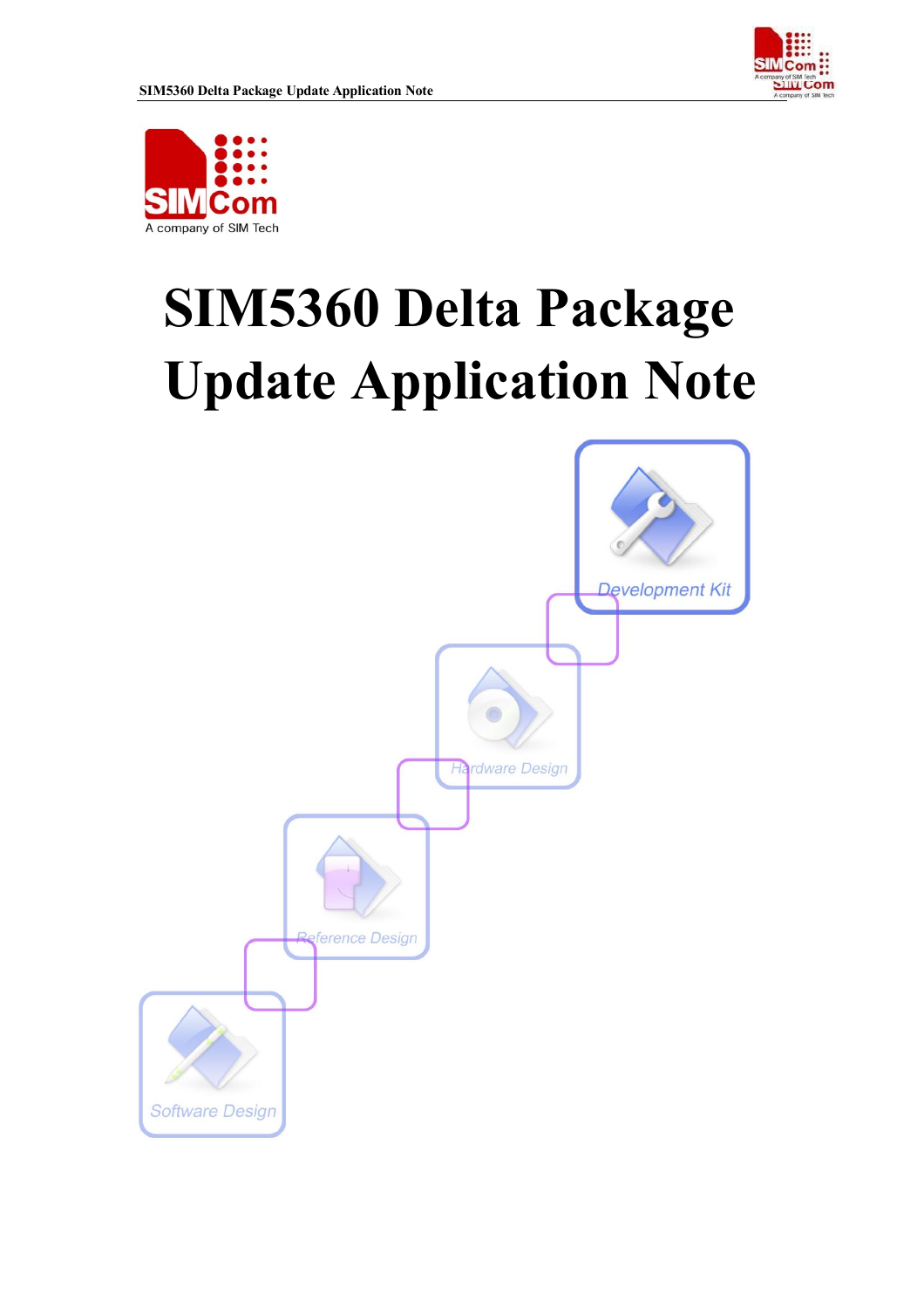

| <b>Document Title:</b>      | SIM5360 Delta Package Update Application Note       |
|-----------------------------|-----------------------------------------------------|
| <b>Version:</b>             | 0.01                                                |
| Date:                       | $2014 - 05 - 13$                                    |
| <b>Status:</b>              | Release                                             |
| <b>Document Control ID:</b> | SIM5360 Delta Package Update Application Note V0.01 |

#### **General Notes**

Simcom offers this information as a service to its customers, to support application and engineering efforts that use the products designed by Simcom. The information provided is based upon requirements specifically provided to Simcom by the customers. Simcom has not undertaken any independent search for additional relevant information, including any information that may be in the customer's possession. Furthermore, system validation of this product designed by Simcom within a larger electronic system remains the responsibility of the customer or the customer's system integrator. All specifications supplied herein are subject to change.

#### **Copyright**

This document contains proprietary technical information which is the property of SIMCOM Limited., copying of this document and giving it to others and the using or communication of the contents thereof, are forbidden without express authority. Offenders are liable to the payment of damages. All rights reserved in the event of grant of a patent or the registration of a utility model or design. All specification supplied herein are subject to change without notice at any time.

*Copyright © Shanghai SIMCom Wireless Solutions Ltd. 2014*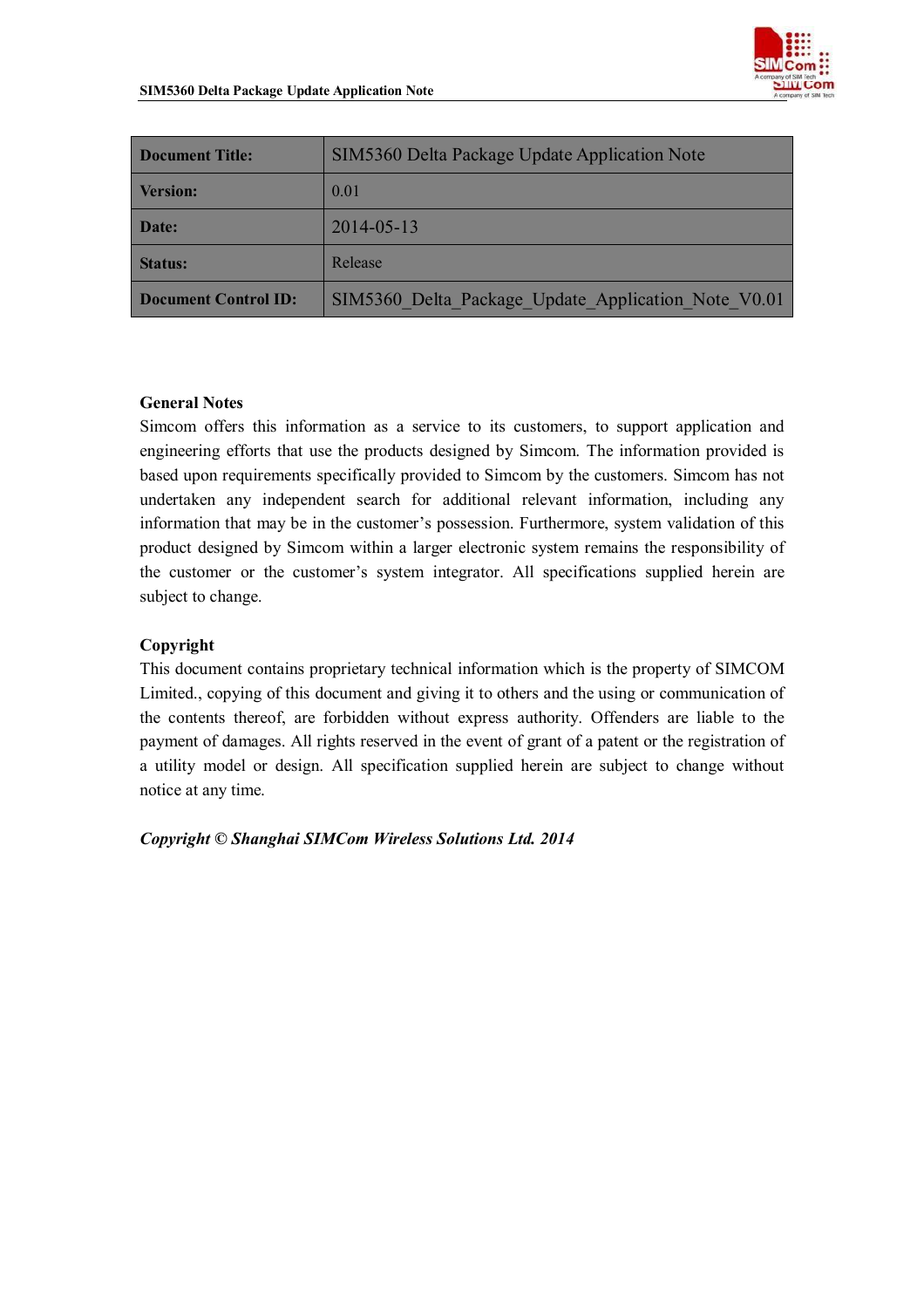

# **Version History**

| <b>Version</b>    | <b>Chapter</b> | <b>Comments</b> | Author |
|-------------------|----------------|-----------------|--------|
| V <sub>0.01</sub> | New Version    |                 |        |
|                   |                |                 |        |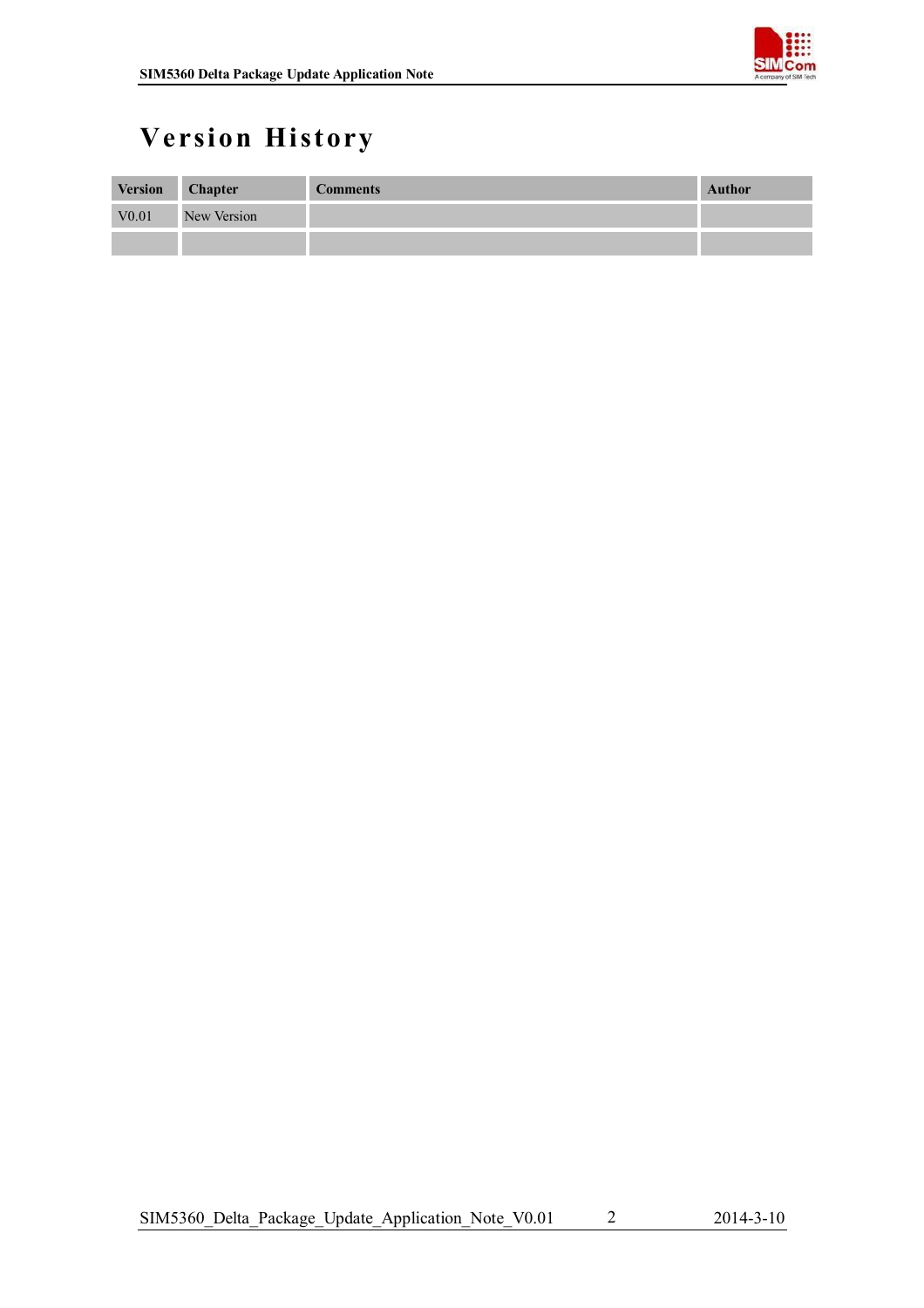

# Contents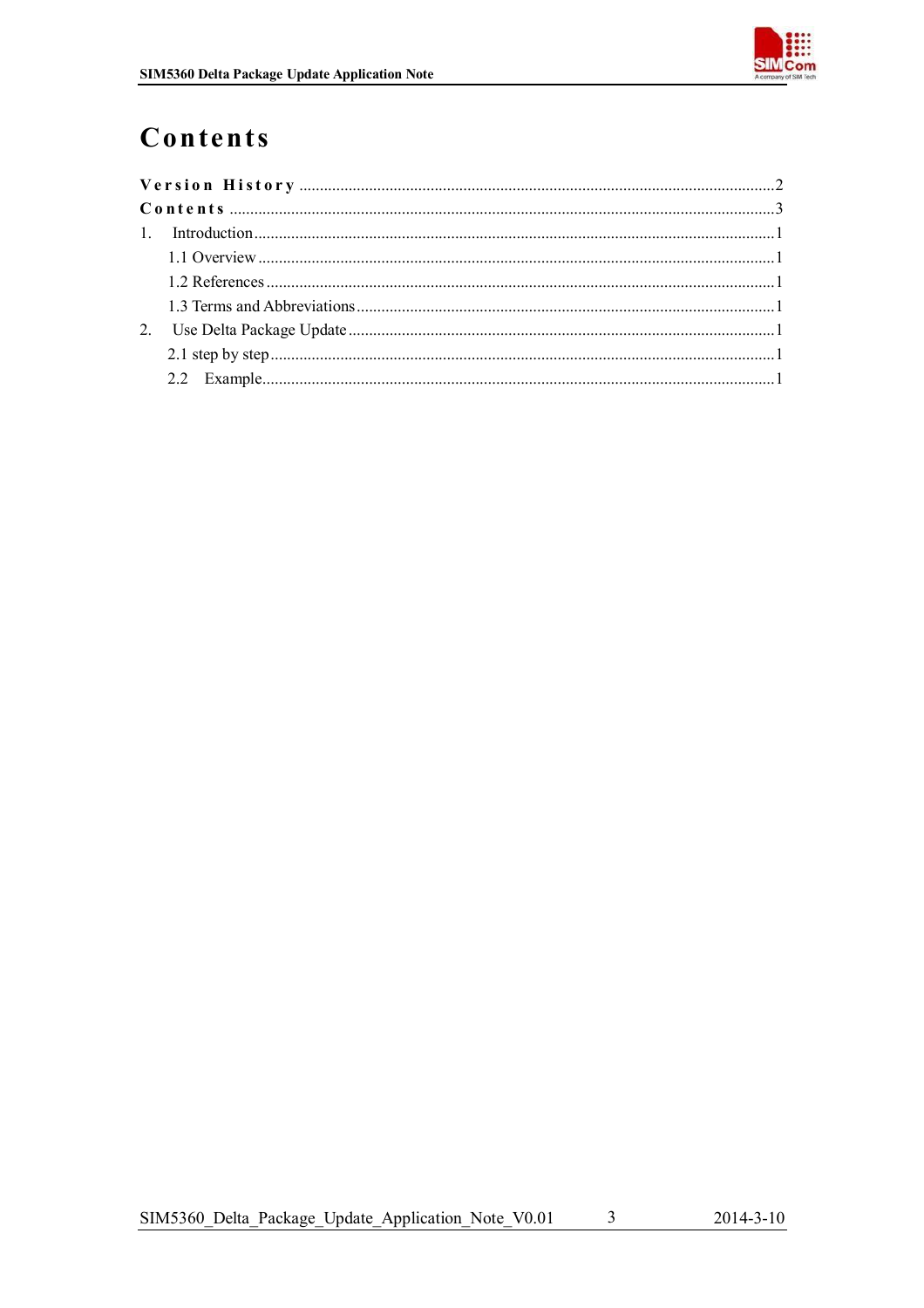

# **1. Introduction**

## **1.1 Overview**

This document will depict the usage of Delta Package update function supplied by SIM5360. User can get useful information about the SIM5360 updating function quickly through this document.

# **1.2 References**

SIMCOM\_SIM5360\_ATC\_EN\_Vx.xx.doc

## **1.3 Terms and Abbreviations**

For the purposes of the present document, the following abbreviations apply:

 AT ATtention; the two-character abbreviation is used to start a command line to be sent from TE/DTE to TA/DCE

# **2. Use Delta Package Update**

# **2.1 step by step**

- 1) you must have the right delta package ready first.
- 2) you need to put the delta package onto the module or T Flash card.
- 3) now you need to send the command +CDELTA to put the delta package to the specified partition on the module.
	- 4) last you just need to reset the module.

After the module resets it will check to see if it needs to update the firmware, if so it will enter the updating process and the status led will blinking for attention.

After the updating process finished it will reset again and start-up with the new firmware.

# **2.2 Example**

Example1: Given one updates the firmware with the delta package on the module, package name is delta\_1\_2.mld.

1) Follow "File received from PC host" to download the delta package to the module.(please refer SIMCOM\_SIM5360\_ATC\_EN\_Vx.xx.doc for more detail.)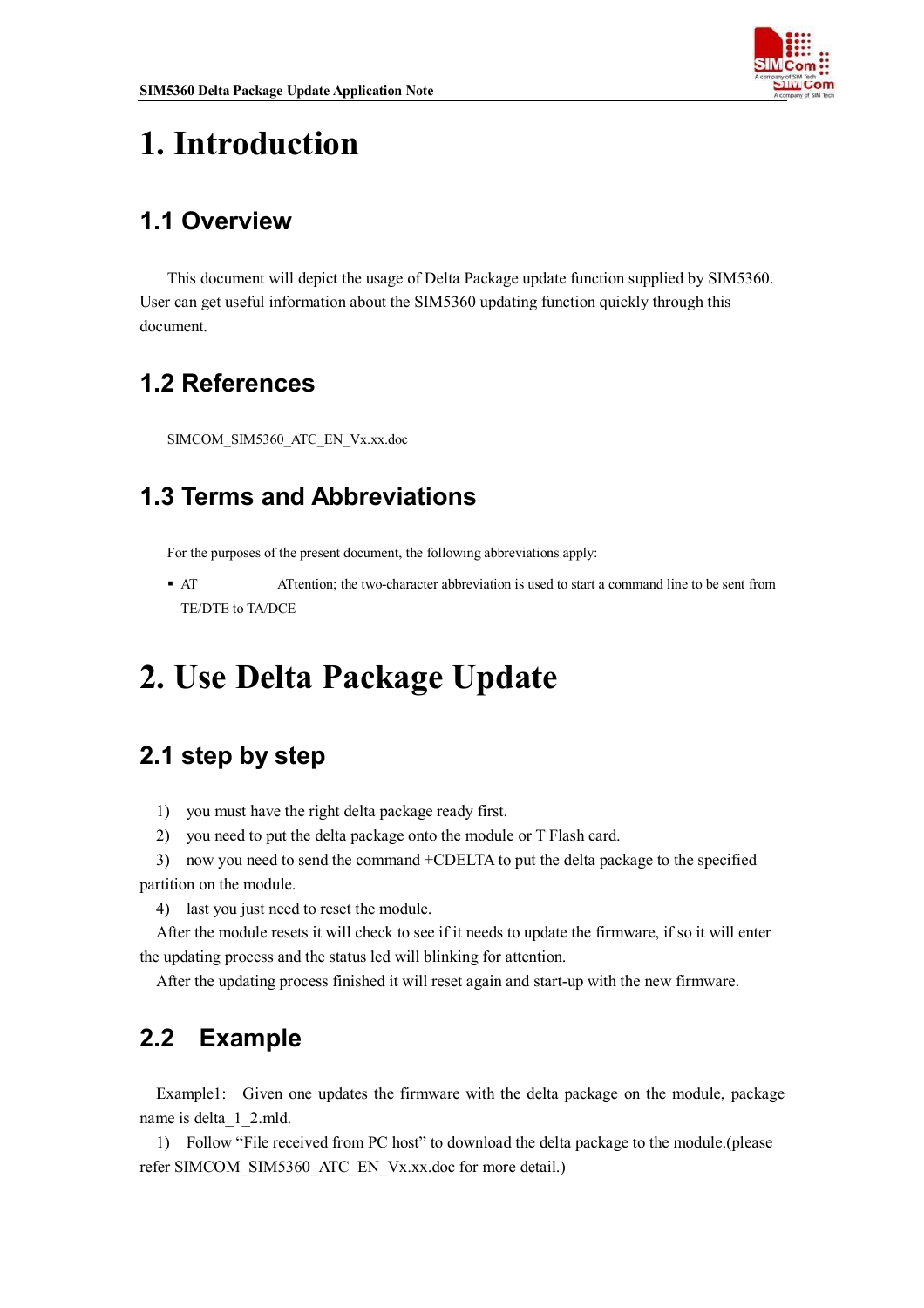

2) AT+CDELTA=" delta\_1\_2.mld"(please refer SIMCOM\_SIM52XX\_ATC\_EN\_Vx.xx.doc for more detail.)

3) Just reset the module, let module itself to update the firmware.